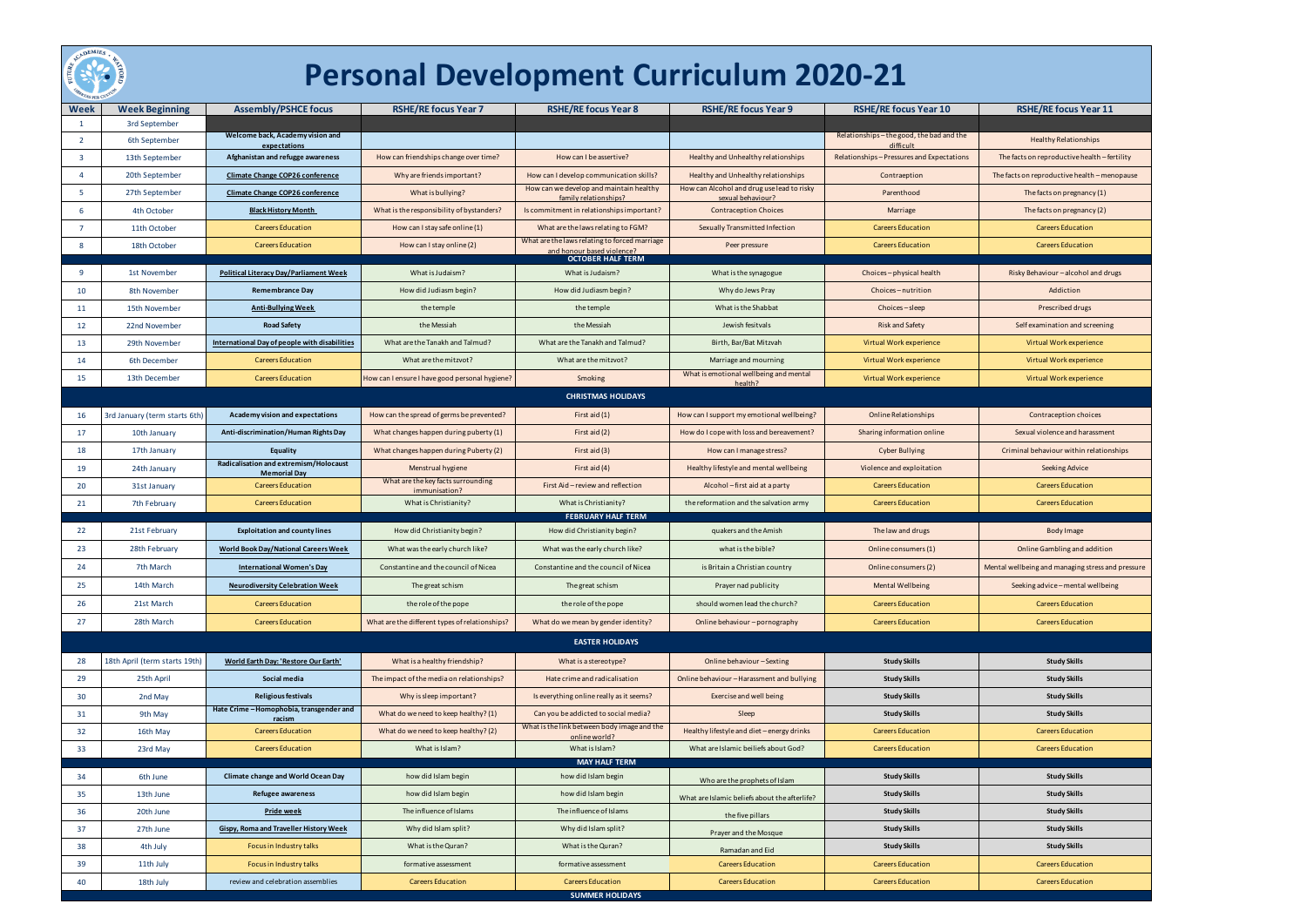| <b>ATAS PER CULY</b>      |                           |                                                         |                                                     |                                                             |                                                      |                                                          |                                                 |  |
|---------------------------|---------------------------|---------------------------------------------------------|-----------------------------------------------------|-------------------------------------------------------------|------------------------------------------------------|----------------------------------------------------------|-------------------------------------------------|--|
| <b>Week</b>               | <b>Week Beginning</b>     | <b>Assembly/PSHCE focus</b>                             | <b>RSHE/RE focus Year 7</b>                         | <b>RSHE/RE focus Year 8</b>                                 | <b>RSHE/RE focus Year 9</b>                          | <b>RSHE/RE focus Year 10</b>                             | <b>RSHE/RE focus Year 11</b>                    |  |
|                           | 3rd September             |                                                         |                                                     |                                                             |                                                      |                                                          |                                                 |  |
| <sup>2</sup>              | 6th September             | <b>Welcome back, Academy vision</b><br>and expectations |                                                     |                                                             |                                                      | Relationships $-$ the good, the<br>bad and the difficult | <b>Healthy Relationships</b>                    |  |
| 3                         | 13th September            | <b>Behaviour and standards</b><br>assembly              | How can friendships change<br>over time?            | How can I be assertive?                                     | <b>Healthy and Unhealthy</b><br>relationships        | <b>Relationships - Pressures</b><br>and Expectations     | The facts on reproductive<br>health - fertility |  |
| 4                         | 20th September            | The events in Afghanistan                               | Why are friends important?                          | How can I develop<br>communication skills?                  | <b>Healthy and Unhealthy</b><br>relationships        | Contraeption                                             | The facts on reproductive<br>health - menopause |  |
| 5                         | 27th September            | <b>Climate Change COP26</b><br>conference               | What is bullying?                                   | How can we develop and<br>maintain healthy family           | How can Alcohol and drug<br>use lead to risky sexual | Parenthood                                               | The facts on pregnancy (1)                      |  |
| -6                        | 4th October               | <b>Black History Month</b>                              | What is the responsibility of<br>bystanders?        | Is commitment in<br>relationships important?                | <b>Contraception Choices</b>                         | Marriage                                                 | The facts on pregnancy (2)                      |  |
| -7                        | 11th October              | <b>Careers Education</b>                                | How can I stay safe online (1)                      | What are the laws relating to<br>FGM?                       | <b>Sexually Transmitted</b><br><b>Infection</b>      | <b>Careers Education</b>                                 | <b>Careers Education</b>                        |  |
| 8                         | 18th October              | <b>Careers Education</b>                                | How can I stay online (2)                           | What are the laws relating to<br>forced marriage and honour | Peer pressure                                        | <b>Careers Education</b>                                 | <b>Careers Education</b>                        |  |
|                           |                           |                                                         |                                                     | <b>OCTOBER HALF TERM</b>                                    |                                                      |                                                          |                                                 |  |
| $\overline{9}$            | 1st November              | <b>Political Literacy</b><br><b>Dav/Parliament Week</b> | What is Judaism?                                    | What is Judaism?                                            | What is the synagogue                                | Choices $-$ physical health                              | Risky Behaviour - alcohol and<br>drugs          |  |
| 10                        | 8th November              | <b>Remembrance Day</b>                                  | How did Judiasm begin?                              | How did Judiasm begin?                                      | Why do Jews Pray                                     | Choices - nutrition                                      | Addiction                                       |  |
| 11                        | 15th November             | <b>Anti-Bullying Week</b>                               | the temple                                          | the temple                                                  | What is the Shabbat                                  | Choices $-$ sleep                                        | Prescribed drugs                                |  |
| 12                        | 22nd November             | <b>Road Safety</b>                                      | the Messiah                                         | the Messiah                                                 | Jewish fesitvals                                     | <b>Risk and Safety</b>                                   | Self examination and<br>screening               |  |
| 13                        | 29th November             | <b>International Day of people</b><br>with disabilities | What are the Tanakh and<br>Talmud?                  | What are the Tanakh and<br>Talmud?                          | Birth, Bar/Bat Mitzvah                               | Virtual Work experience                                  | Virtual Work experience                         |  |
| 14                        | 6th December              | <b>Careers Education</b>                                | What are the mitzvot?                               | What are the mitzvot?                                       | Marriage and mourning                                | Virtual Work experience                                  | Virtual Work experience                         |  |
| 15                        | 13th December             | <b>Careers Education</b>                                | How can I ensure I have good<br>personal hygiene?   | Smoking                                                     | What is emotional wellbeing<br>and mental health?    | Virtual Work experience                                  | Virtual Work experience                         |  |
| <b>CHRISTMAS HOLIDAYS</b> |                           |                                                         |                                                     |                                                             |                                                      |                                                          |                                                 |  |
| 16                        | d January (term starts 6t | <b>Academy vision and</b><br>expectations               | How can the spread of germs<br>be prevented?        | First aid (1)                                               | How can I support my<br>emotional wellbeing?         | <b>Online Relationships</b>                              | Contraception choices                           |  |
| 17                        | 10th January              | Anti-discrimination/Human<br><b>Rights Day</b>          | What changes happen during<br>puberty (1)           | First aid (2)                                               | How do I cope with loss and<br>bereavement?          | Sharing information online                               | Sexual violence and<br>harassment               |  |
| 18                        | 17th January              | <b>Equality</b>                                         | What changes happen during<br>Puberty (2)           | First aid (3)                                               | How can I manage stress?                             | <b>Cyber Bullying</b>                                    | Criminal behaviour within<br>relationships      |  |
| 19                        | 24th January              | <b>Radicalisation and</b><br>extremism/Holocaust        | Menstrual hygiene                                   | First aid (4)                                               | Healthy lifestyle and mental<br>wellbeing            | Violence and exploitation                                | <b>Seeking Advice</b>                           |  |
| 20                        | 31st January              | <b>Careers Education</b>                                | What are the key facts<br>surrounding immunisation? | First Aid - review and<br>reflection                        | Alcohol - first aid at a party                       | <b>Careers Education</b>                                 | <b>Careers Education</b>                        |  |
| 21                        | 7th February              | <b>Careers Education</b>                                | What is Christianity?                               | What is Christianity?                                       | the reformation and the<br>salvation army            | <b>Careers Education</b>                                 | <b>Careers Education</b>                        |  |
|                           | <b>FEBRUARY HALF TERM</b> |                                                         |                                                     |                                                             |                                                      |                                                          |                                                 |  |
| 22                        | 21st February             | <b>Exploitation and county lines</b>                    | How did Christianity begin?                         | How did Christianity begin?                                 | quakers and the Amish                                | The law and drugs                                        | <b>Body Image</b>                               |  |
| 23                        | 28th February             | <b>World Book Day/National</b><br><b>Careers Week</b>   | What was the early church<br>like?                  | What was the early church<br>like?                          | what is the bible?                                   | Online consumers (1)                                     | <b>Online Gambling and</b><br>addition          |  |



## **Personal Development Curriculum 2021 - 2022**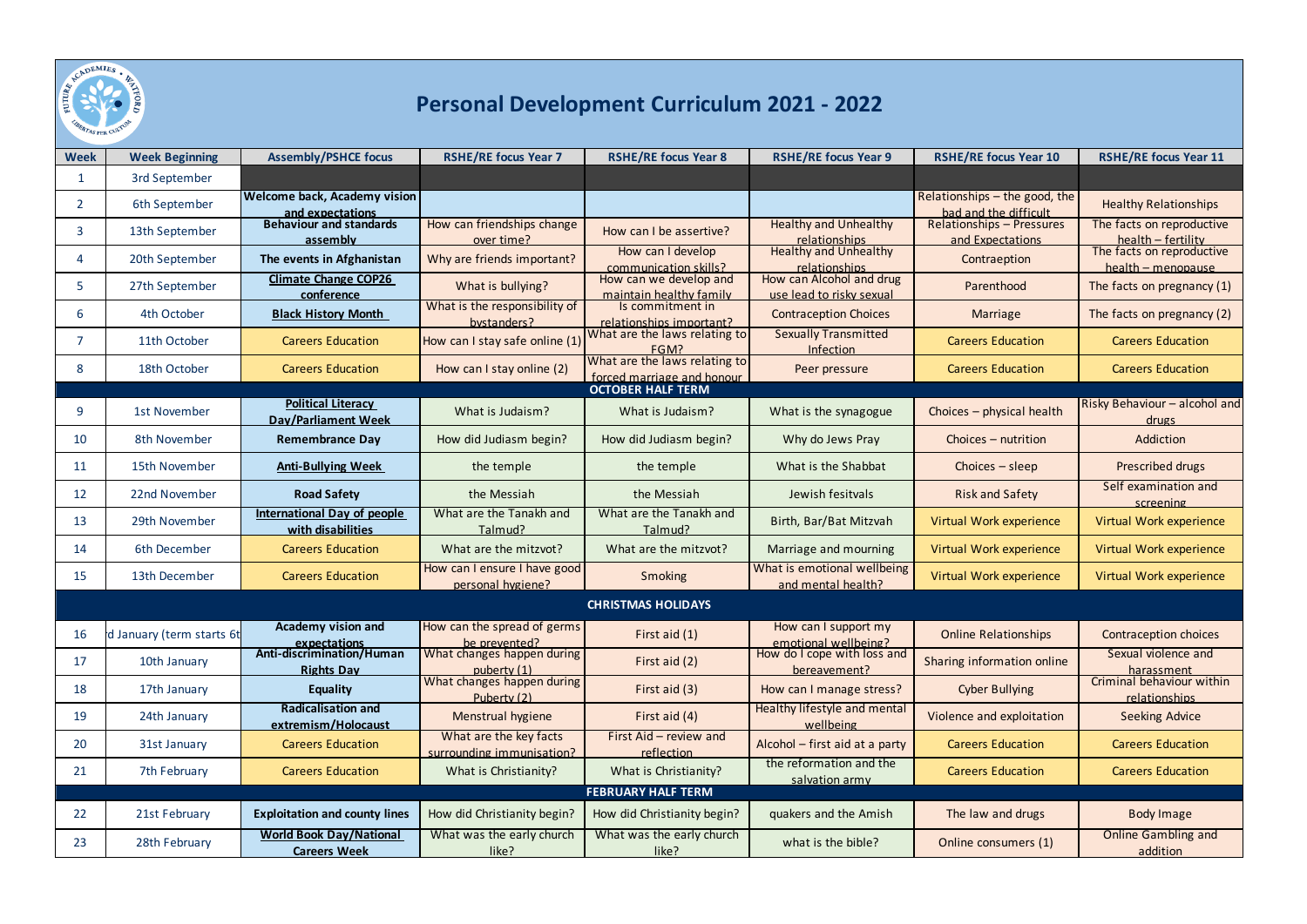| 24 | 7th March                                          | <b>International Women's Day</b>                        | Constantine and the council                       | Constantine and the council                           | is Britain a Christian country                           | Online consumers (2)     | Mental wellbeing and                           |  |  |
|----|----------------------------------------------------|---------------------------------------------------------|---------------------------------------------------|-------------------------------------------------------|----------------------------------------------------------|--------------------------|------------------------------------------------|--|--|
| 25 | 14th March                                         | <b>Neurodiversity Celebration</b>                       | of Nicea<br>The great schism                      | of Nicea<br>The great schism                          | Prayer nad publicity                                     | <b>Mental Wellbeing</b>  | managing stress and<br>Seeking advice - mental |  |  |
| 26 | 21st March                                         | <b>Week</b><br><b>Careers Education</b>                 | the role of the pope                              | the role of the pope                                  | should women lead the                                    | <b>Careers Education</b> | wellbeing<br><b>Careers Education</b>          |  |  |
| 27 | 28th March                                         | <b>Careers Education</b>                                | What are the different types<br>of relationships? | What do we mean by gender                             | church?<br>Online behaviour -                            | <b>Careers Education</b> | <b>Careers Education</b>                       |  |  |
|    | identity?<br>pornography<br><b>EASTER HOLIDAYS</b> |                                                         |                                                   |                                                       |                                                          |                          |                                                |  |  |
|    |                                                    |                                                         |                                                   |                                                       |                                                          |                          |                                                |  |  |
| 28 | 18th April (term starts<br>19 <sub>th</sub>        | <b>World Earth Day: 'Restore Our</b><br>Earth'          | What is a healthy friendship?                     | What is a stereotype?                                 | Online behaviour - Sexting                               | <b>Study Skills</b>      | <b>Study Skills</b>                            |  |  |
| 29 | 25th April                                         | Social media                                            | The impact of the media on<br>relationships?      | Hate crime and radicalisation                         | Online behaviour -<br>Harassment and bullving            | <b>Study Skills</b>      | <b>Study Skills</b>                            |  |  |
| 30 | 2nd May                                            | <b>Religious festivals</b>                              | Why is sleep important?                           | Is everything online really as<br>it seems?           | Exercise and well being                                  | <b>Study Skills</b>      | <b>Study Skills</b>                            |  |  |
| 31 | 9th May                                            | Hate Crime - Homophobia,<br>transgender and racism      | What do we need to keep<br>healthy? (1)           | Can you be addicted to social<br>media?               | Sleep                                                    | <b>Study Skills</b>      | <b>Study Skills</b>                            |  |  |
| 32 | 16th May                                           | <b>Careers Education</b>                                | What do we need to keep<br>healthy? (2)           | What is the link between<br>body image and the online | Healthy lifestyle and diet -                             | <b>Careers Education</b> | <b>Careers Education</b>                       |  |  |
| 33 | 23rd May                                           | <b>Careers Education</b>                                | What is Islam?                                    | What is Islam?                                        | energy drinks<br>What are Islamic beiliefs<br>about God? | <b>Careers Education</b> | <b>Careers Education</b>                       |  |  |
|    | <b>MAY HALF TERM</b>                               |                                                         |                                                   |                                                       |                                                          |                          |                                                |  |  |
| 34 | 6th June                                           | <b>Climate change and World</b><br><b>Ocean Day</b>     | how did Islam begin                               | how did Islam begin                                   | Who are the prophets of Islam                            | <b>Study Skills</b>      | <b>Study Skills</b>                            |  |  |
| 35 | 13th June                                          | <b>Refugee awareness</b>                                | how did Islam begin                               | how did Islam begin                                   | re Islamic beliefs about the aff                         | <b>Study Skills</b>      | <b>Study Skills</b>                            |  |  |
| 36 | 20th June                                          | <b>Pride week</b>                                       | The influence of Islams                           | The influence of Islams                               | the five pillars                                         | <b>Study Skills</b>      | <b>Study Skills</b>                            |  |  |
| 37 | 27th June                                          | <b>Gispy, Roma and Traveller</b><br><b>History Week</b> | Why did Islam split?                              | Why did Islam split?                                  | Prayer and the Mosque                                    | <b>Study Skills</b>      | <b>Study Skills</b>                            |  |  |
| 38 | 4th July                                           | Focus in Industry talks                                 | What is the Quran?                                | What is the Quran?                                    | Ramadan and Eid                                          | <b>Study Skills</b>      | <b>Study Skills</b>                            |  |  |
| 39 | 11th July                                          | Focus in Industry talks                                 | formative assessment                              | formative assessment                                  | <b>Careers Education</b>                                 | <b>Careers Education</b> | <b>Careers Education</b>                       |  |  |
| 40 | 18th July                                          | review and celebration<br>assemblies                    | <b>Careers Education</b>                          | <b>Careers Education</b>                              | <b>Careers Education</b>                                 | <b>Careers Education</b> | <b>Careers Education</b>                       |  |  |
|    | <b>SUMMER HOLIDAYS</b>                             |                                                         |                                                   |                                                       |                                                          |                          |                                                |  |  |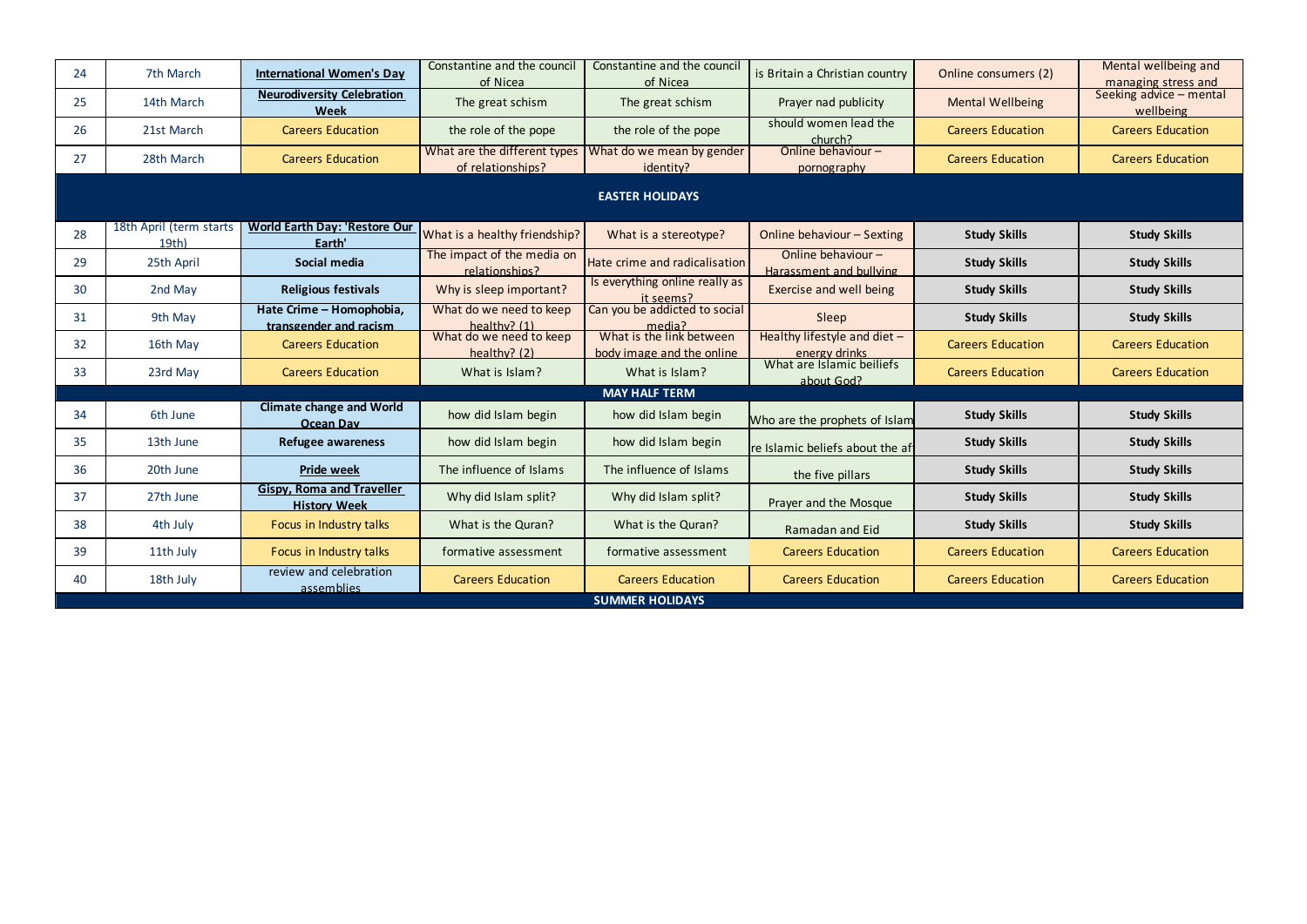